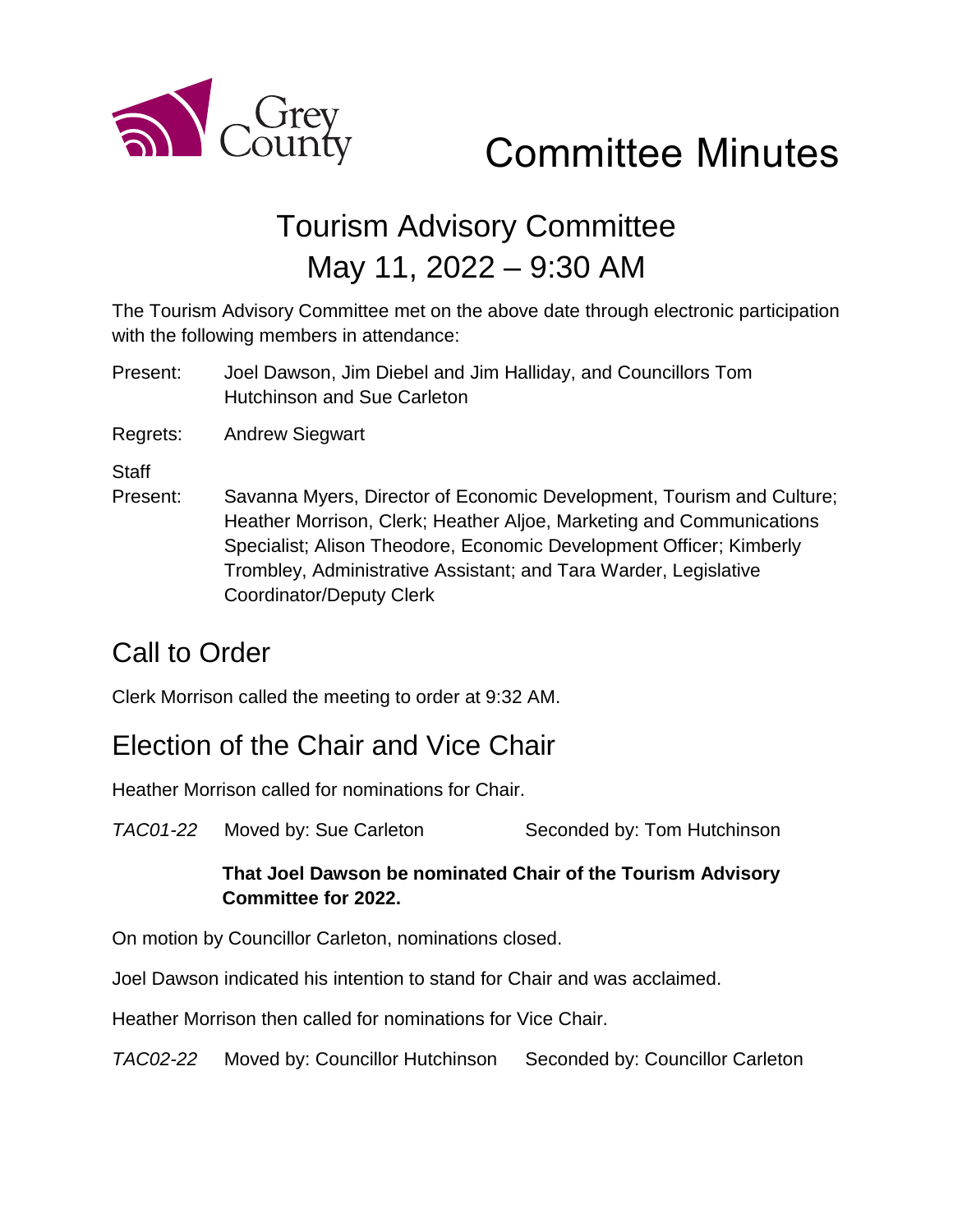On motion by Councillor Hutchinson, nominations closed.

Jim Halliday indicated his interested to stand and was acclaimed as Vice Chair for 2022.

Joel Dawson then assumed the Chair.

## Declaration of Interest

There were no declarations of interest.

#### **Delegations**

Patti Kendall and Helen du Toit attended the meeting to provide an overview of the Blue Mountain Film Festival. The festival has a \$1 million budget and will take place June 1- 5.

The event is an industry forum held over three days and will involve local filmmakers as well as have an international presence. There are many ways to support the festival, including sharing the information on social media. It was noted that there has been good media coverage on the event and the County was thanked for their sponsorship of the industry forum.

She then introduced Helen du Toit, Executive and Artistic Director for the Blue Mountain Film Festival. She spoke to her background and experience. She noted the potential for growth and economic impacts in the area. Film festivals are an opportunity to connect with people from around the world, and connect with others in the industry.

It was noted that 20% of the films are Canadian films, and others are from around the world.

Questions were addressed regarding the event.

## Reports

#### EDTC-TAC-09-22 Tourism Infrastructure & Investment

Savanna Myers presented the above report.

She noted that there was opportunity in 2022 to shift tourism work based on the feedback over the past years. The shift has been towards an infrastructure and investment focus, moving some resources away from marketing and promotion since visitation numbers are strong.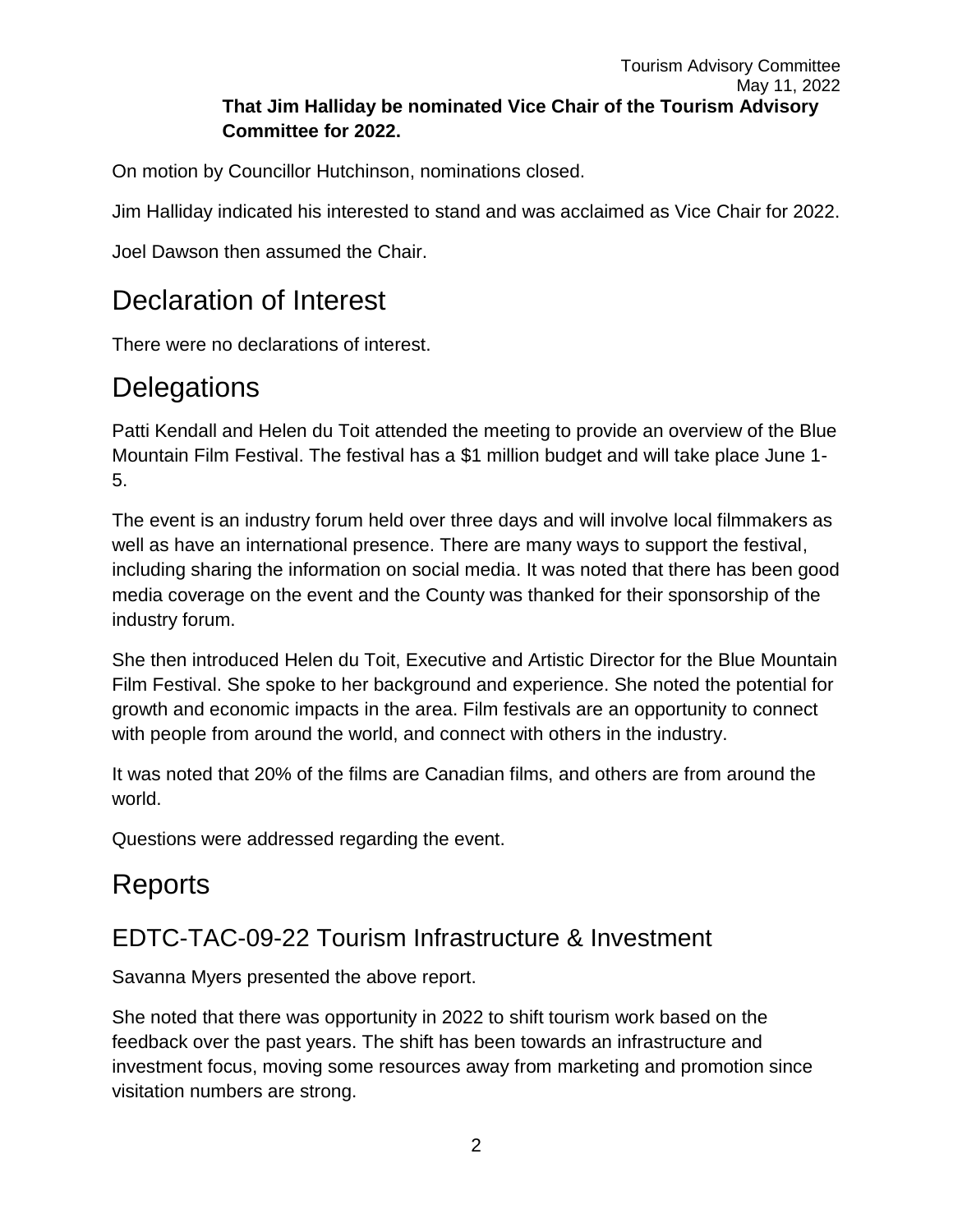Outdoor spaces are at capacity, and visitor experience, quality and the safety and sustainability of the spaces has been a major concern of almost every stakeholder. Staff are also focused on itineraries to move visitors from green spaces to shops and restaurants as well as extend visitation overnight to promote further spending in support of the industry, which was hard hit by many lengthy pandemic restrictions and will take awhile to fully recover.

She spoke to the Outdoor Management Group, a group of regional partner organizations. Information was also shared on investments in infrastructure, including CP Rail Trail stone dust completion, Kolapore Parking Lot, cycling and trails signage, and the redevelopment of the Hoggs Falls trail.

Tourism investment has also been ongoing in conjunction with member municipalities, including the sale of the Wiarton Keppel International Airport, the municipally owned talisman lands, and exploration of hotel investments.

Steve Furness then spoke to the focus of marketing efforts both short term and long term.

Questions and comments were addressed. It was noted that staff will be looking at ways to leverage the use of QR codes and other easy ways for people to get information they need.

*TAC03-22* Moved by: Sue Carleton Seconded by: Jim Halliday

#### **That Report EDTC-TAC-09-22 regarding the Tourism Infrastructure & Investment be received for information.**

Carried

#### Ambassador Team

Alison Theodore then addressed the Committee. Staff are expecting a busy summer ahead. The Grey County Ambassador Network will be re-introduced. The main purposes are to manage outdoor spaces, track visitation and act as a way to inform visitors who are visiting those spaces.

She provided an overview of the network. There are seven teams that are a part of the network, including Blue Mountain Village, Bruce Trail Conservancy, Grey Sauble Conservation Authority, Grey Highlands, Meaford, Owen Sound and South Georgian Bay Tourism.

Questions were addressed.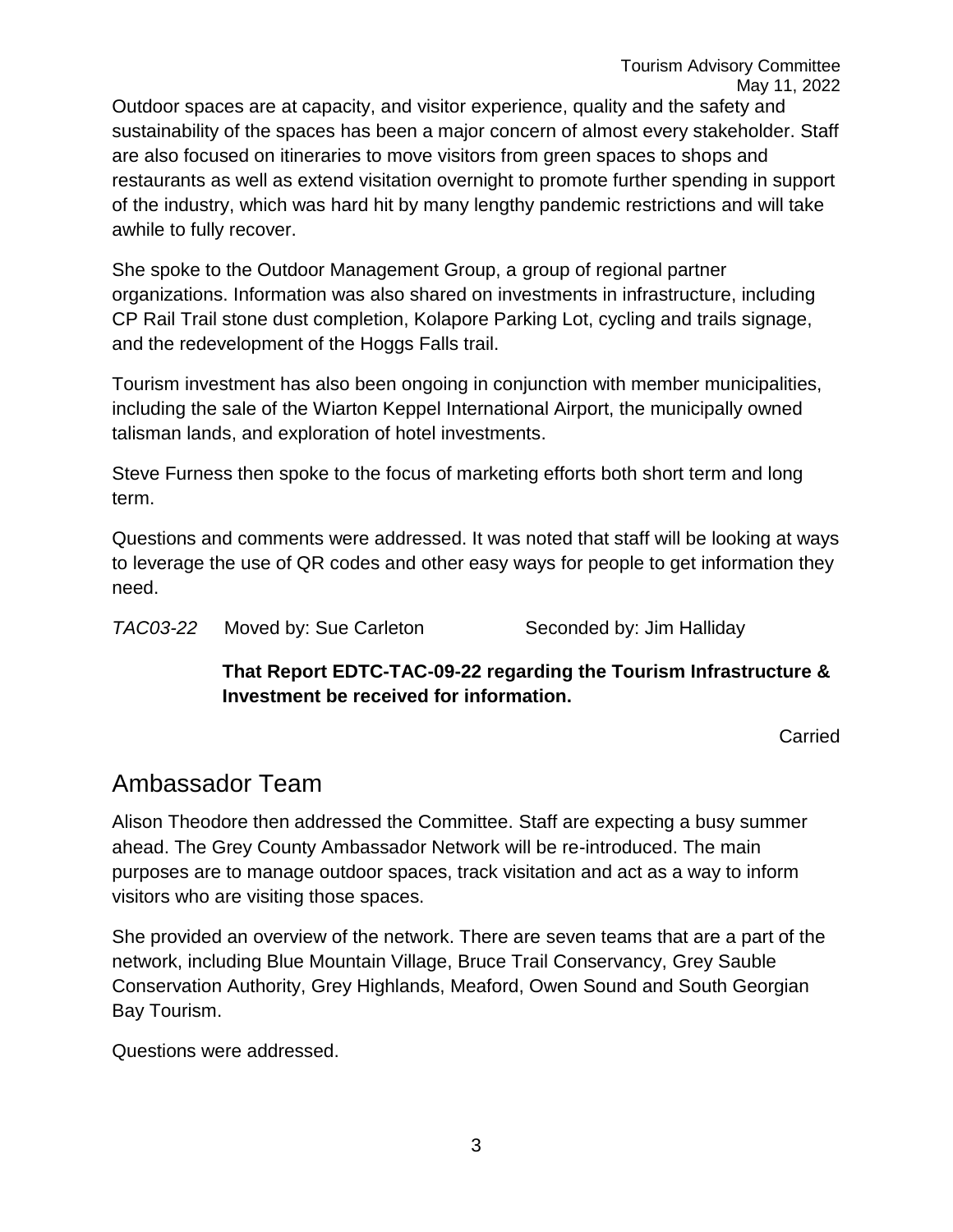#### Staycation Marketing Update

Heather Aljoe updated the Committee. She noted that things have changed immensely over the last two years. During the pandemic, all messaging was directed to locals. Grey County is now ready to expand beyond Grey's borders again. The department is conscious of how Grey County is marketed and is working closely with stakeholders.

Local influencers are continuing to collaborate with Grey County and write about their experiences.

Staff have also created new billboard messaging and those will be up in the next few weeks.

Staff addressed questions around encouraging campgrounds. Efforts are being made to change the narrative around campgrounds. There is a lot of great investment that could happen in that regard, however there are misconceptions that often prevent the establishment of campgrounds.

Discussion occurred around strategies for tracking visitation.

## Roundtable Presentation

Jim Diebel noted the difficulty in businesses being closed for two years. Government regulations are constantly changing and customers attitudes towards travelling internationally have changed somewhat, however they are eager to travel again.

Jim Halliday spoke to the increase in seniors in the Town of the Blue Mountains, many who are interested in taking up or continuing their active lifestyles.

Patti Kendall provided an update from the Blue Mountain Village Association, noting that the programing has started again. They are anticipating large numbers and focusing on marketing in the shoulder season as well.

Staff are still working closely with the communications department to ensure trail etiquette promotion continues.

Joel Dawson then updated the Committee. He noted that Free Spirit Tours are seeing the return of group events. There have also been supply challenges, especially with vehicles.

## Other Business

There was no other business.

## Next Meeting Dates